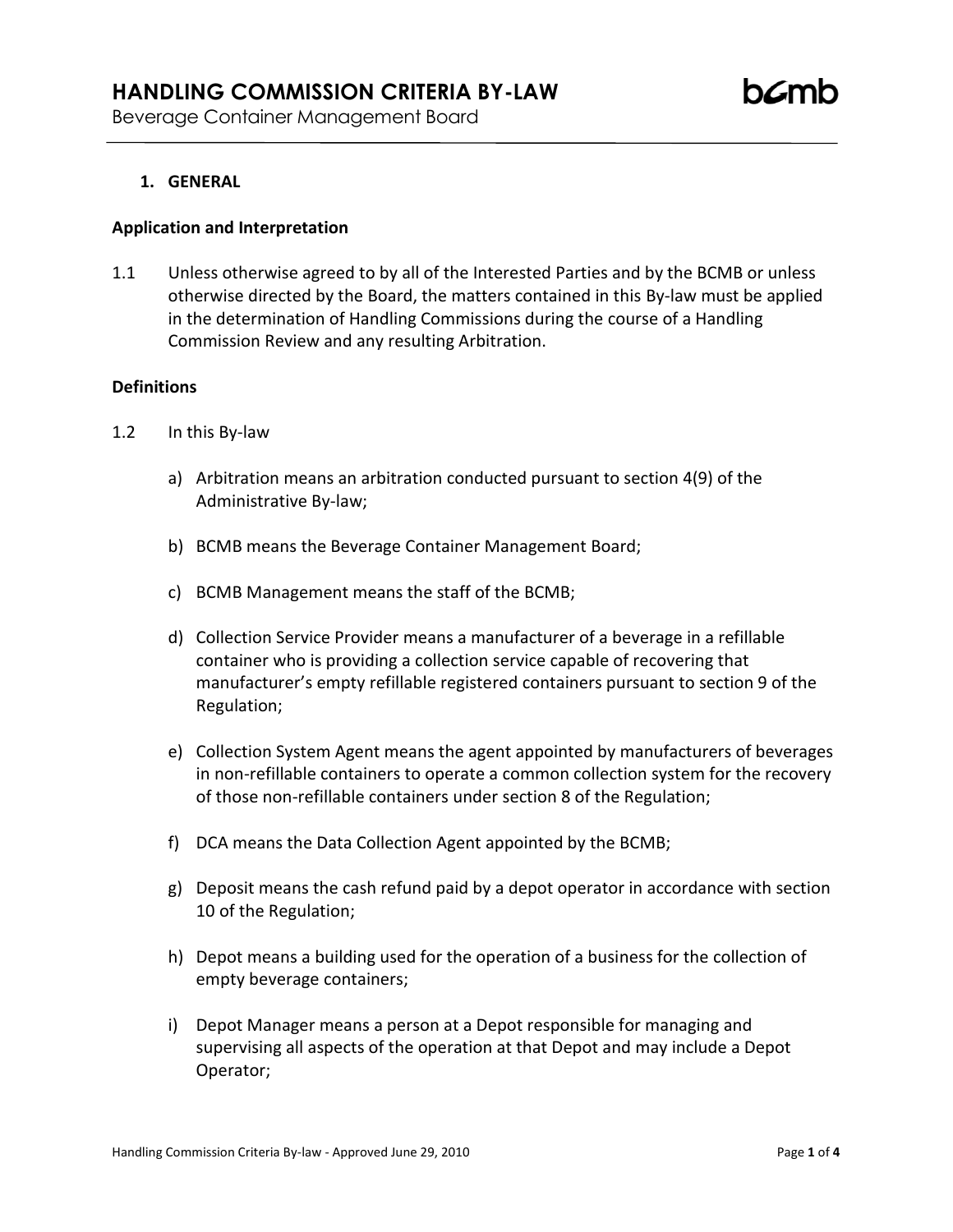- j) Depot Operator means the owner or operator of a Depot;
- k) Depot Permit means a permit issued by the BCMB for the operation of a Depot in accordance with the Regulation;
- l) Handling Commission means the amount payable by the Collection System Agent or by a Collection Service Provider to Depot Operators for beverage containers collected from the Depot Operators in accordance with section 13(b) of the Regulation;
- m) Handling Commission Review means a review of Handling Commissions directed by the Board pursuant to section 4(1) or 4(2) of the Administrative By-law, and where the context requires, also includes the adjustment of Handling Commissions in accordance with section 4(5);
- n) Regulation means the *Beverage Container Recycling Regulation (Alta Regulation 101/97 as amended)*;
- o) Return Margin Methodology means a return margin utility model whereby Depot return margins are determined based on an analysis of return margins for similar businesses with similar risk profiles
- p) Revenue Requirement means the amount of money that all bottle depot operators as a group must collect through handling commissions in a given period of time in order to recover prudently-incurred costs, expenses and taxes and to earn a fair return;
- q) UCA means the Uniform Code of Accounts adopted by the BCMB from time to time.
- 1.3 Unless otherwise indicated, terms that are defined in the Regulation, the BCMB Administrative By-law and in the Handling Commissions Rules of Practice and Procedure have the same meaning when they are used in this By-law.
- 1.4 This By-law is made pursuant to Section 18 of the Regulation.

### **2. PURPOSE OF HANDLING COMMISSION CALCULATIONS**

- 2.1 Handling Commissions are to be calculated for the following purposes:
	- a) to provide sufficient funds to Depot Operators as a group to enable them to recover prudently-incurred costs, expenses and taxes and to earn a fair return;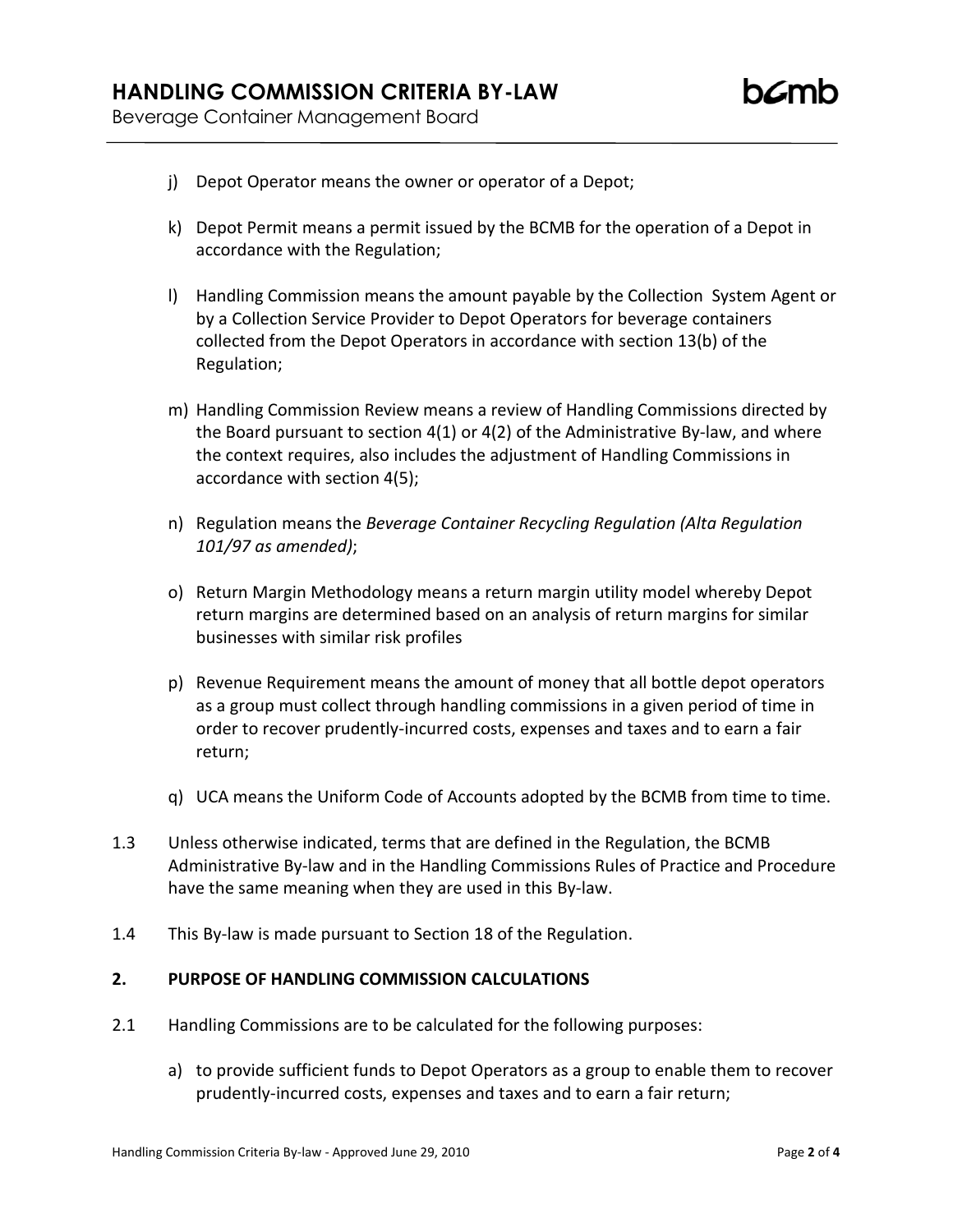- b) to maintain a viable Depot network;
- c) to minimize the net cost of handling commissions on manufacturers and end-use consumers and any cross-subsidization between different container streams;
- d) to share the benefits from more efficient handling or processing technologies implemented through the co-operation of manufacturers and depot operators, or from significant additions of new registered containers or from significant increases in volumes of certain types of existing containers equitably between the manufacturers and the Depot Operators; and
- e) to maximize beverage container return rates.

### **3. SPECIFIC CONSIDERATIONS IN CALCULATING HANDLING COMMISSIONS**

### **Timing**

3.1 To the extent possible and practicable, Handling Commissions are to be adjusted to reflect the forecast costs and return volumes anticipated during the period the Handling Commissions are to be in effect.

# **Performance Based Depot Size Cap**

- 3.2 For the purposes of a Handling Commission Review, each Depot shall be classified based on the volume of beverage containers handled annually by that Depot as follows:
	- a) Small Depots less than 6 million beverage containers;
	- b) Medium Depots between 6 million and 15.5 million beverage containers;
	- c) Large Depots Bottle Depots handling more than 15.5 million beverage containers.
- 3.3 The maximum building size of any Depot to be taken into account for the purpose of calculating the Revenue Requirement shall be capped based on the classification of that Depot as provided for in section 3.2 as follows:
	- a) Small Depots 3,000 square feet;
	- b) Medium Depots 5,000 square feet;
	- c) Large Depots 7,500 square feet.